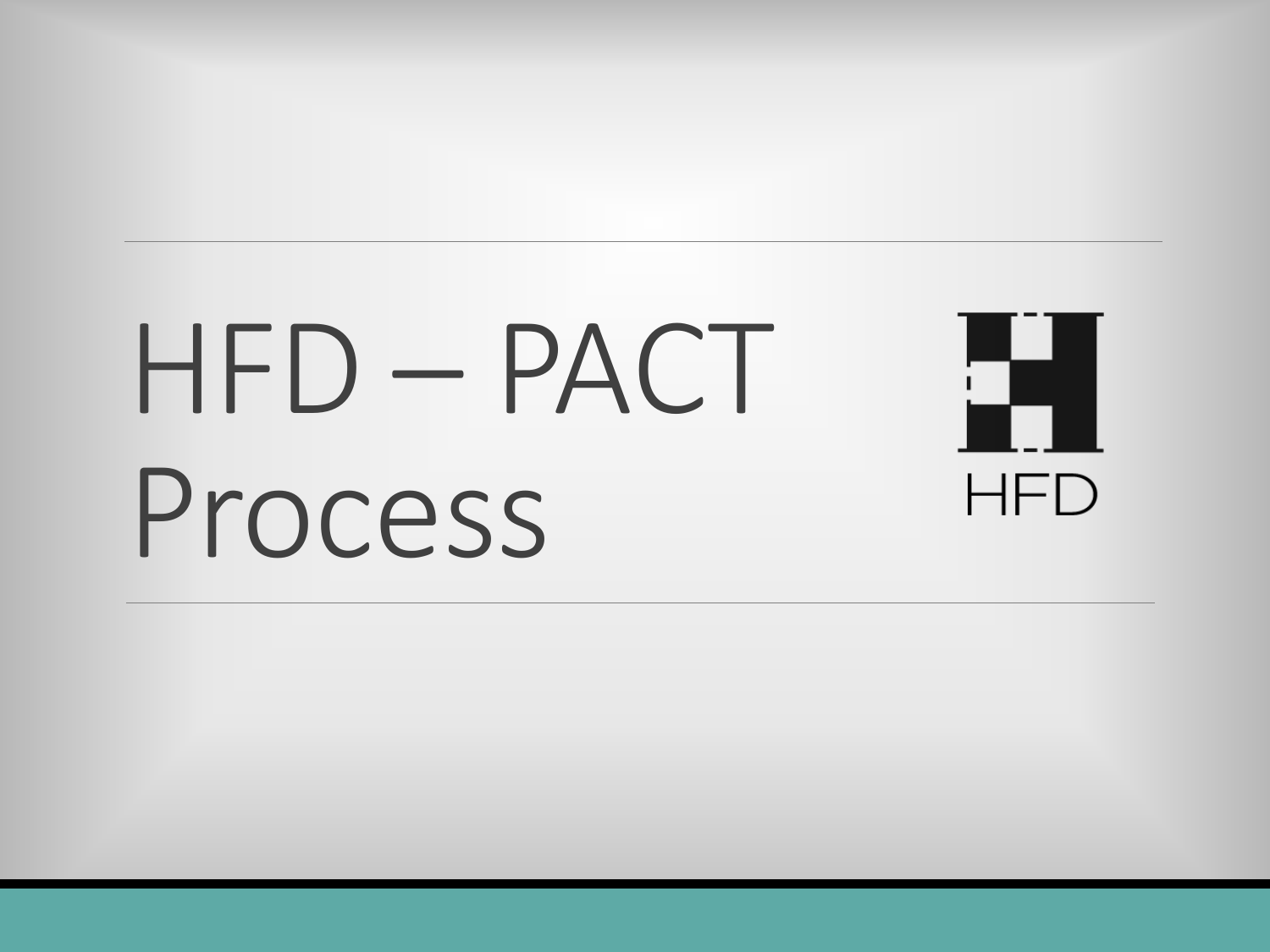

## *Ask HFD about TQE*™

### Total Quality Experience (TQE)

We want every client to have a **Quality Experience** with HFD in all aspects of the project from Kick-Off of the Design to the Opening Date of the Hotel (and beyond!)

HFD and all Associates will create a "PACT" to facilitate an environment that provides our Clients, Vendors, Associated Parties, and Internal Associates an experience that enhances our relationships, provides outstanding service, maintains reasonable and accountable expectations, and communicates in a timely and respectful manner.

*"I will not consider HFD a successful company until EVERY Client, Vendor, and Associated party is a positive referral"*

*-Mark Logston, COO*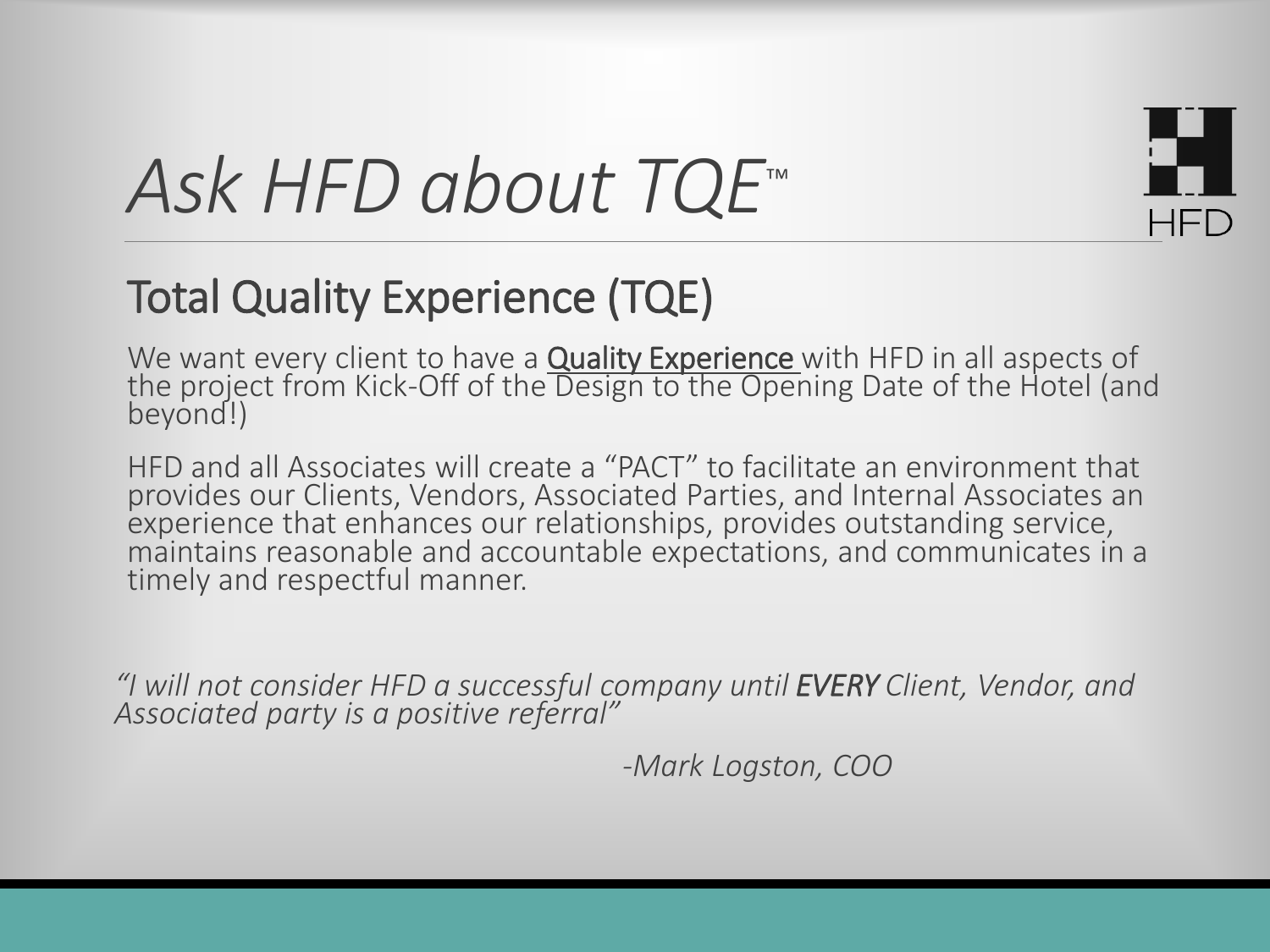### P.A.C.T.

#### **PACT by definition** - To Agree or Promise

HFD's Definition – To Agree or Promise *that we will perform at a 100% level… no matter what*

**PARTICIPATION**... The Act of taking part or sharing

*ANTICIPATION*… Regard as probable, expect or predict

*COMMUNICATION*… The exchanging of information to produce a better understanding an outcome

*TENACITY*… Extremely persistent in adhering to or doing something